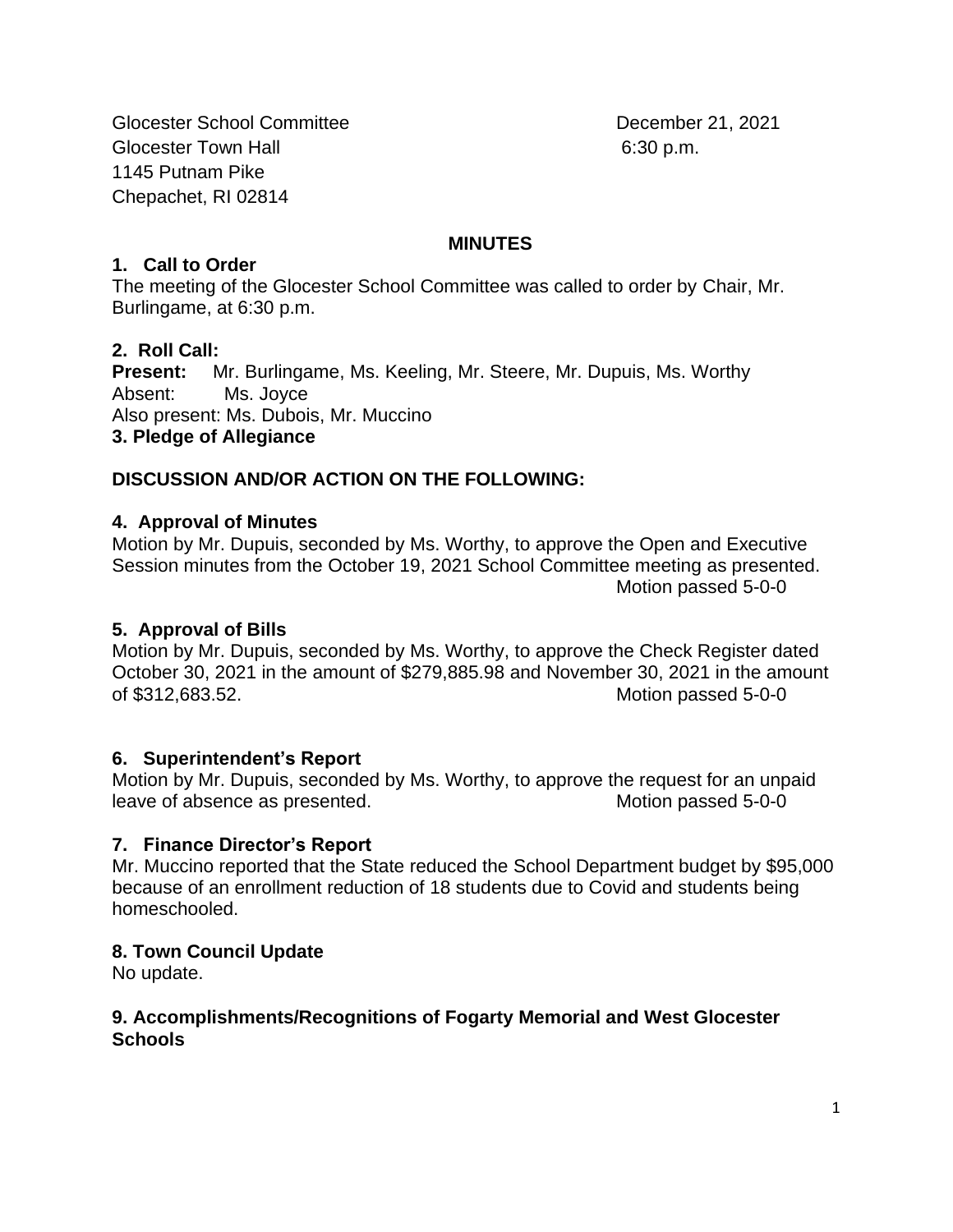## **10. Approval of School Committee Meeting dates for 2022**

Motion by Mr. Dupuis, seconded by Ms. Worthy, to approve the meeting dates for 2022 as presented. Motion passed 5-0-0

## **11. Report on RI Comprehensive Assessment System (RICAS) Scores**

Ms. Dubois reviewed the RICAS scores for the district and reported that scores for Reading increased and scores for Mathematics decreased slightly. Ms. Dubois explained that teaching Math remotely is more difficult than teaching Reading remotely.

## **12. Review of Preliminary 2022-2023 Budget**

The Budget Subcommittee will meet again on January 6, 2022 and a preliminary budget will be available at the next meeting in January for the committee to review.

### **13. Public Input and Review of American Rescue Plan/ Elementary and Secondary School Emergency Relief (ESSER) Funds Application**

Ms. Dubois reviewed the process for applying for ESSER III funding and what ESSER II funds have covered for the district including: High Dosage Tutoring Ramp Up in summer; a part time Reading Specialist, two Behavioral Specialists, Teacher Assistants in Grades 1 and 2 at both schools, and a second School Psychologist and a second Math Interventionist.

### **14. Seek to Convene to Executive Session per RI General Laws 42-26-5(a) (2) Update on: Litigation Regarding Council on Education; Litigation Related to Governor's Executive Order and RI Department of Health Emergency Rule; Collective Bargaining – Memorandum of Agreement with Glocester Teachers' Association Regarding Prep and Duties for Special Area Teachers for 2021-2022; Non-Certified Contract (8) Privacy of Student Records – Home School Requests**

Motion by Mr. Dupuis, seconded by Ms. Worthy, to Seek to Convene to Executive Session per RI General Laws 42-26-5 (a) (2) Update on: : Litigation Regarding Council on Education; Litigation Related to Governor's Executive Order and RI Department of Health Emergency Rule; Collective Bargaining – Memorandum of Agreement with Glocester Teachers' Association Regarding Prep and Duties for Special Area Teachers for 2021-2022; Glocester Association of Educational Support Personnel Contract (8) Privacy of Student Records – Home School Requests

Motion passed 5-0-0

## **15. Reconvene to Open Session**

Mr. Burlingame reported that in Executive Session the committee discussed a memorandum of agreement with Glocester Teachers' Association regarding prep and duties for Special Area Teachers for 2021-2022; the Glocester Association of Educational Support Personnel Contract; and Home School Requests. One vote was taken.